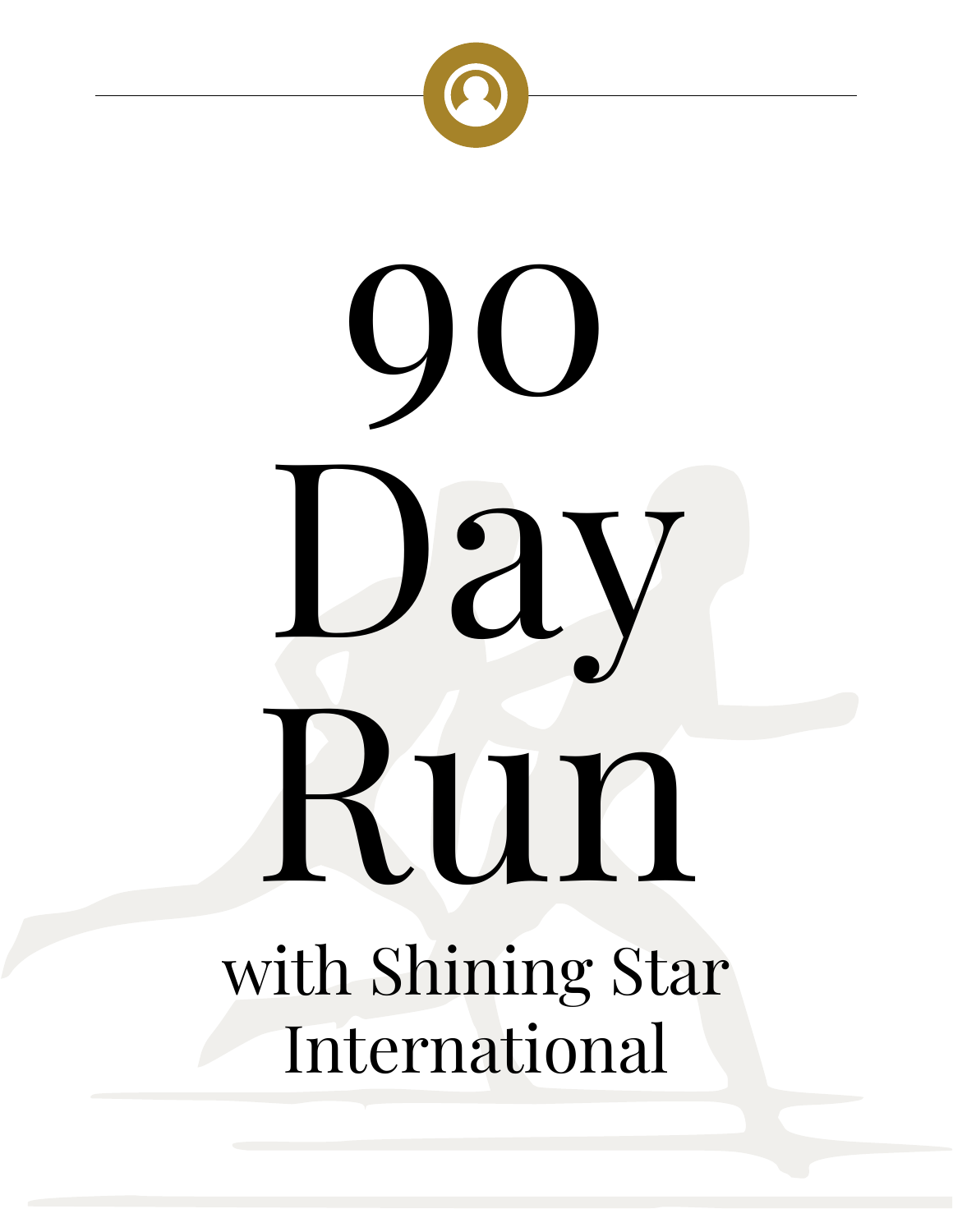

# Five Stages to a 90 Day Run

#### 1. Decision

2. Preparation

3. Pre 90 Days

4. 90 Days

5. Post 90 Days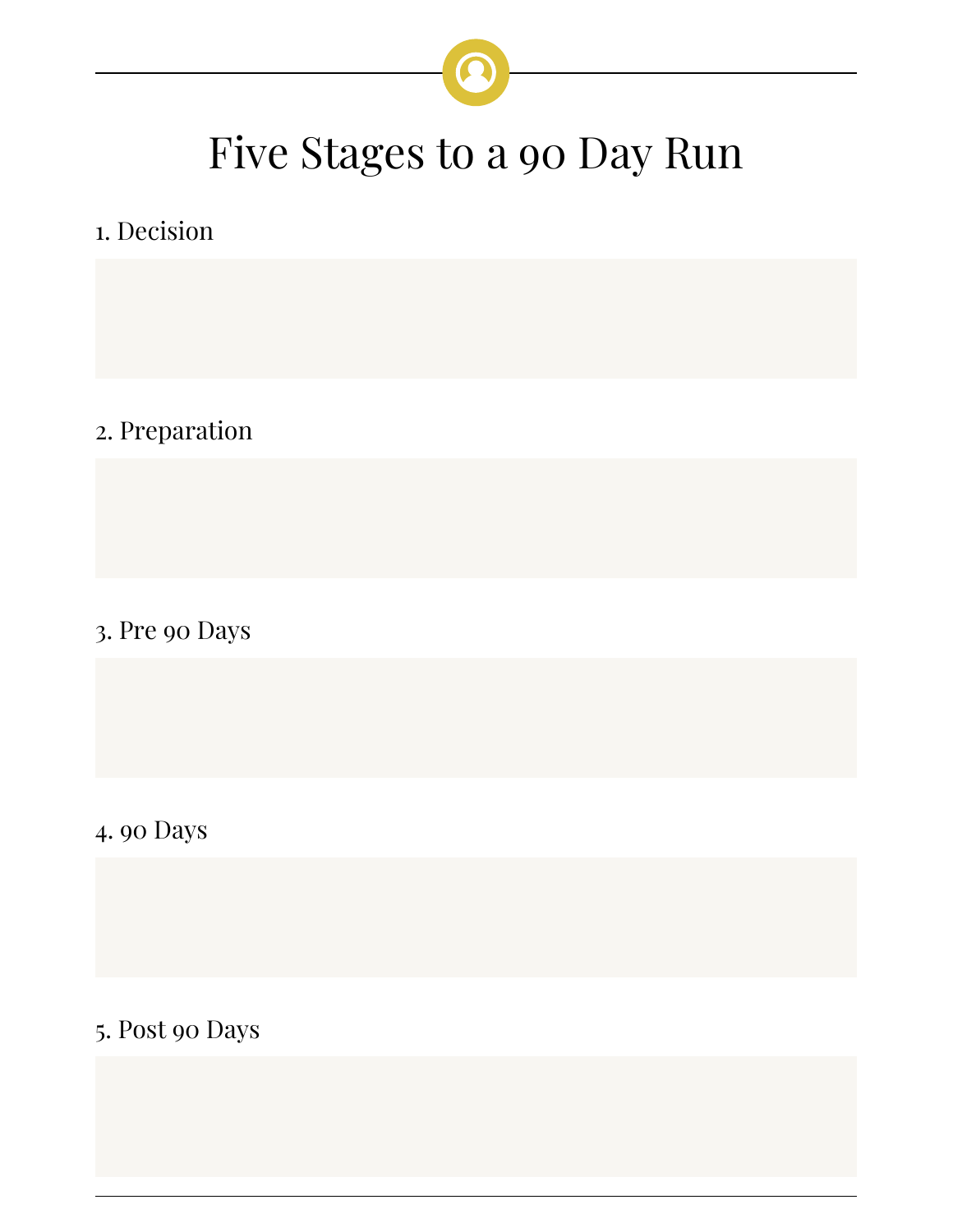

## 1. General Growth

2. New Rank

3. Re-Qualifying

4. Stop Crawling

5. Do It Again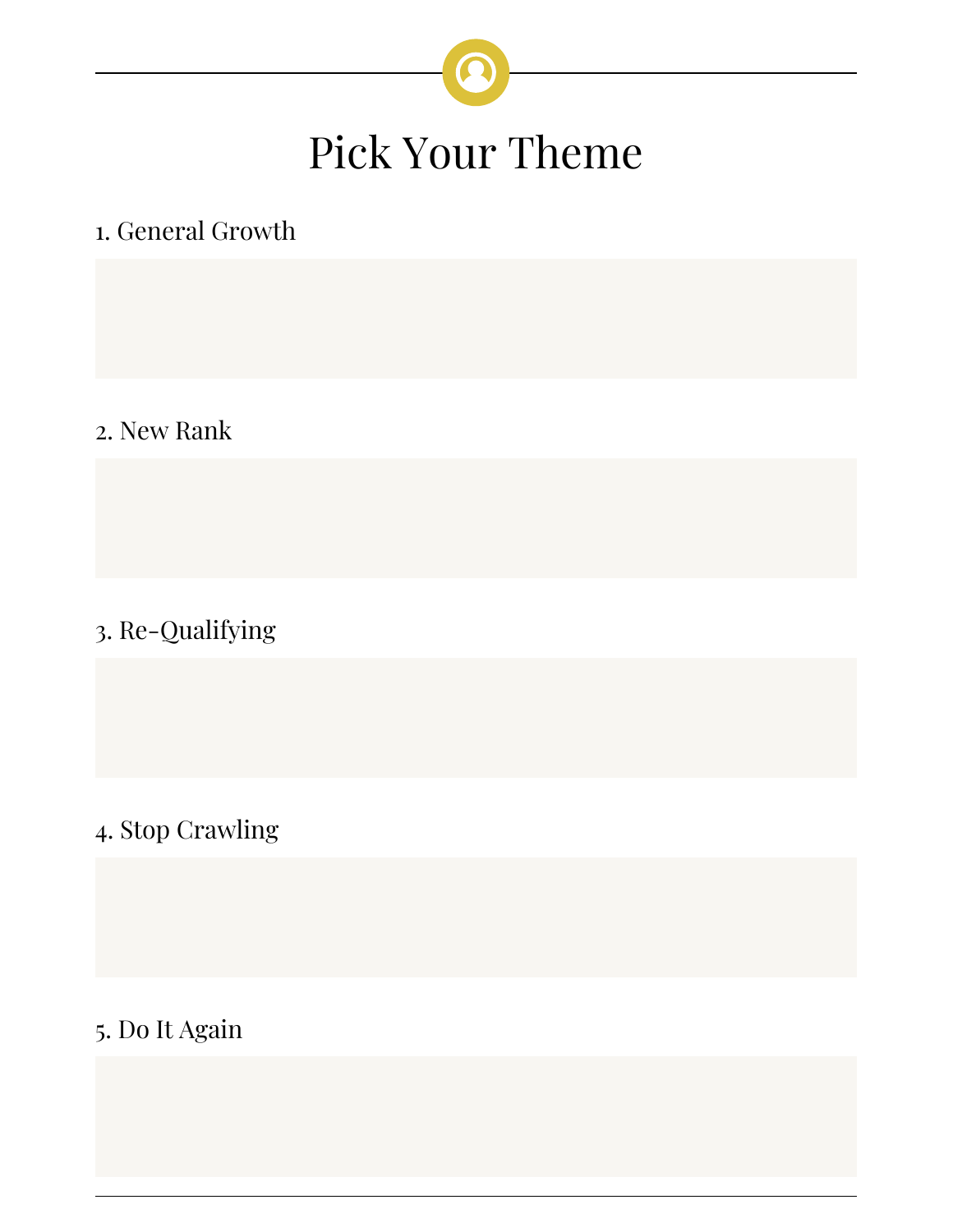

# Create Your 90 Day Story

1. Why are you doing this?

- 2. What results are you expecting?
- 3. How will people benefit?

- 4. What kind of people are you looking for?
- 5. What is your strategy to make this happen?
- 6. What kind of support are you going to offer?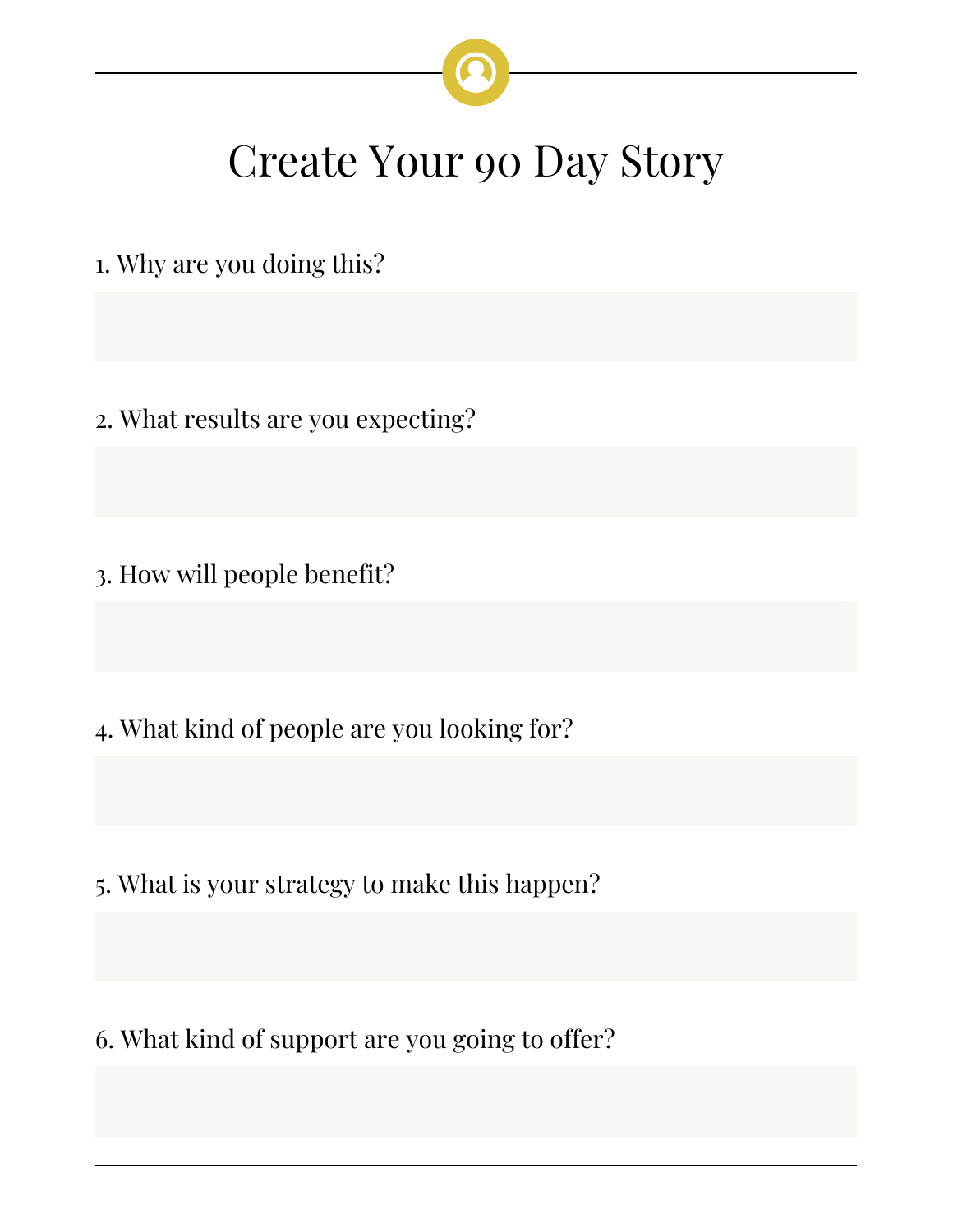

## Personal Commitment/Schedule/Sacrifice

Negotiate with Family

Eliminate Distractions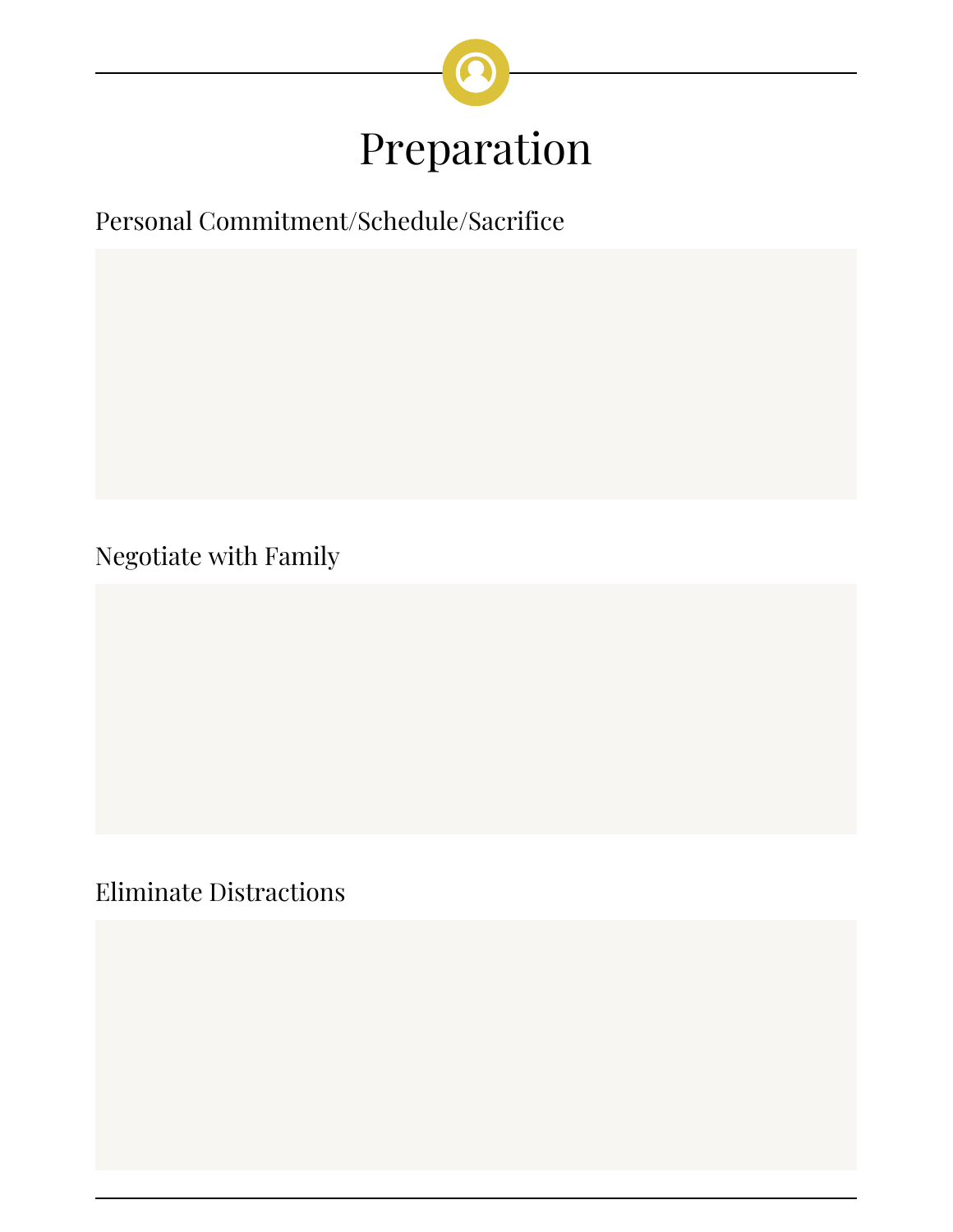# Eliminate Distractions





Anything that pays less than \$500/hr







Dating Cell Phone Sports



Television Parties









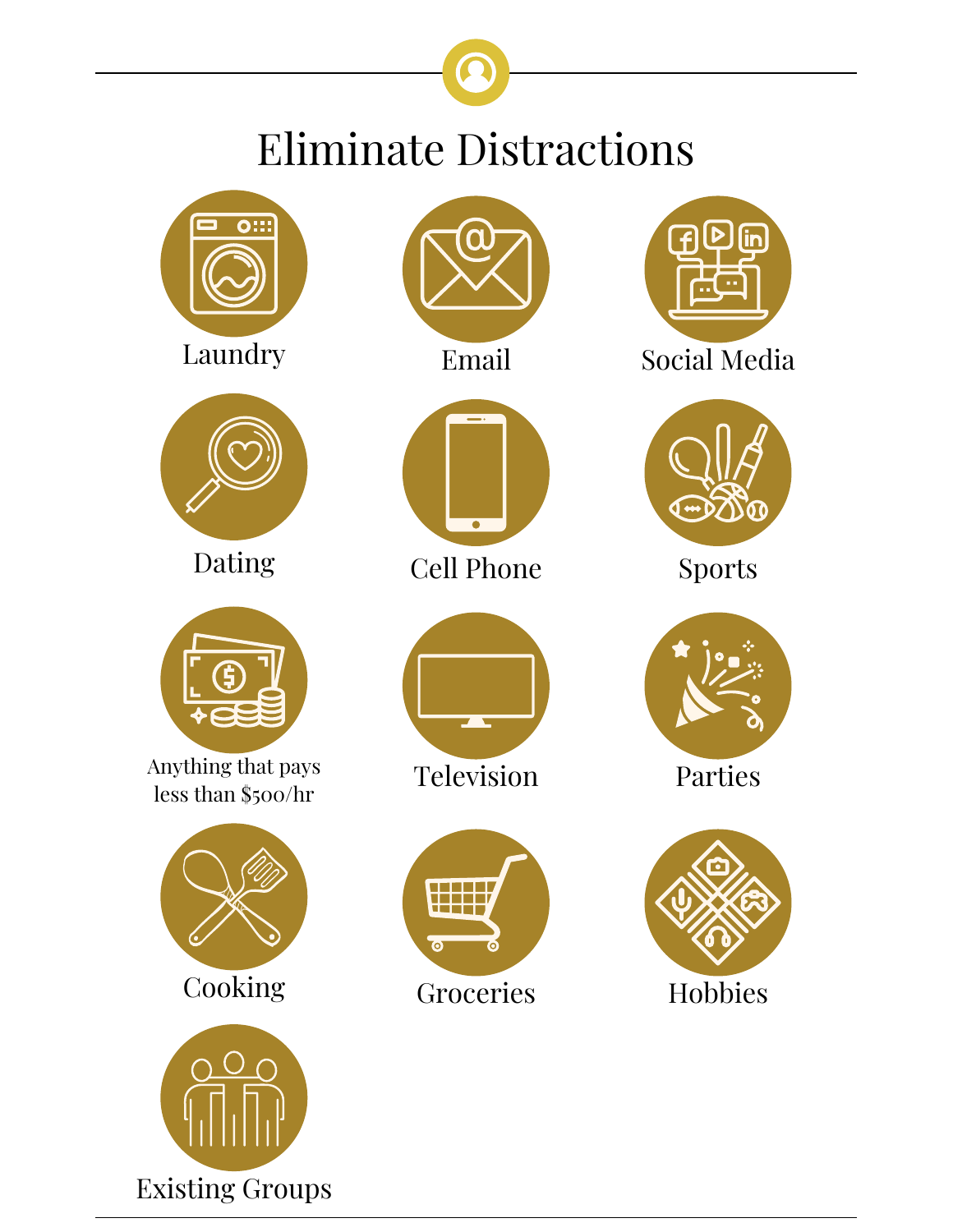

# Personal Commitment/Schedule/Sacrifice

Negotiate with Family

Eliminate Distractions

Unshakable Commitment

Pick Your Launch Date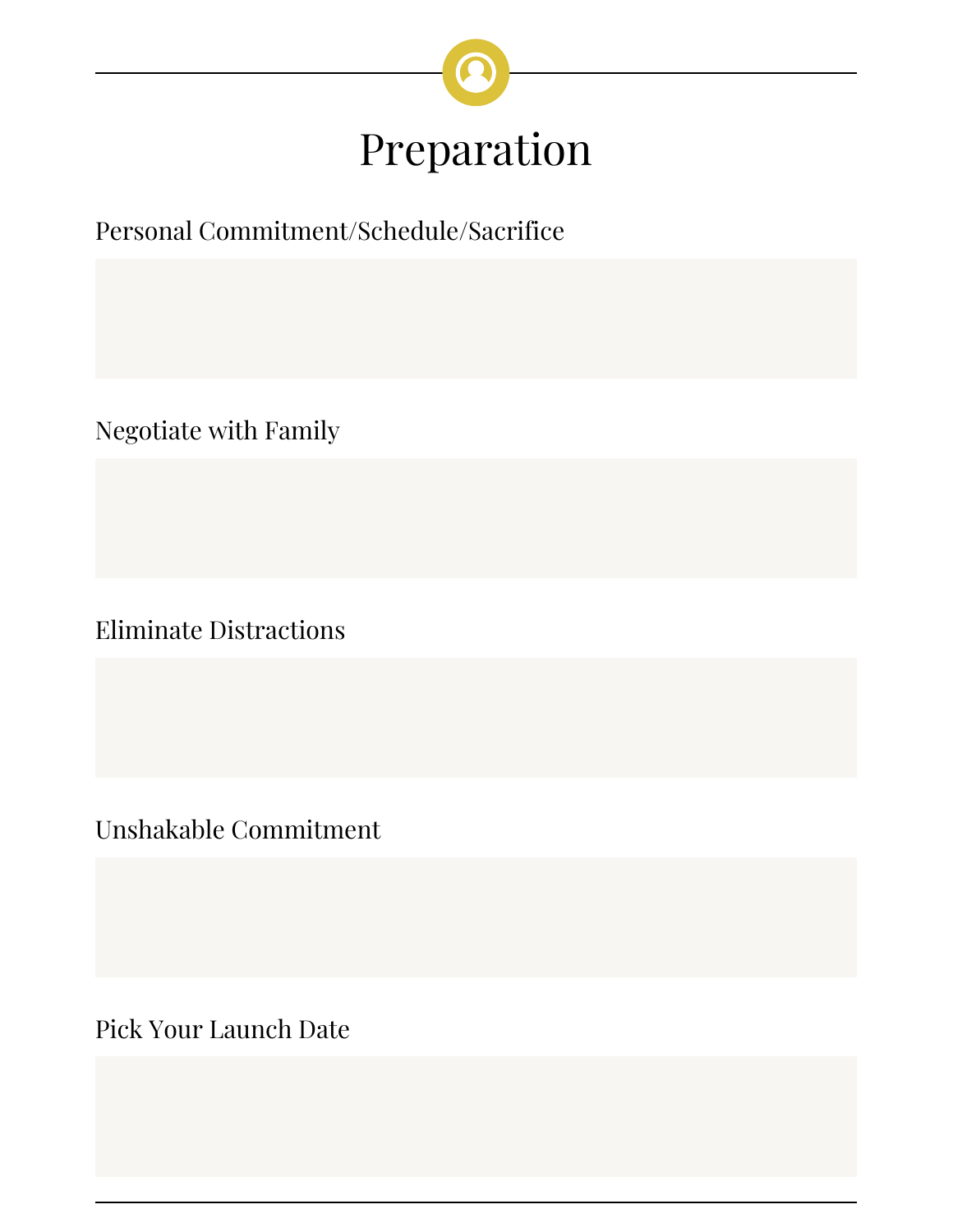

#### Recruit Your Inner Circle

Share Your Vision

Whisper Campaign

Warm Up Your Contacts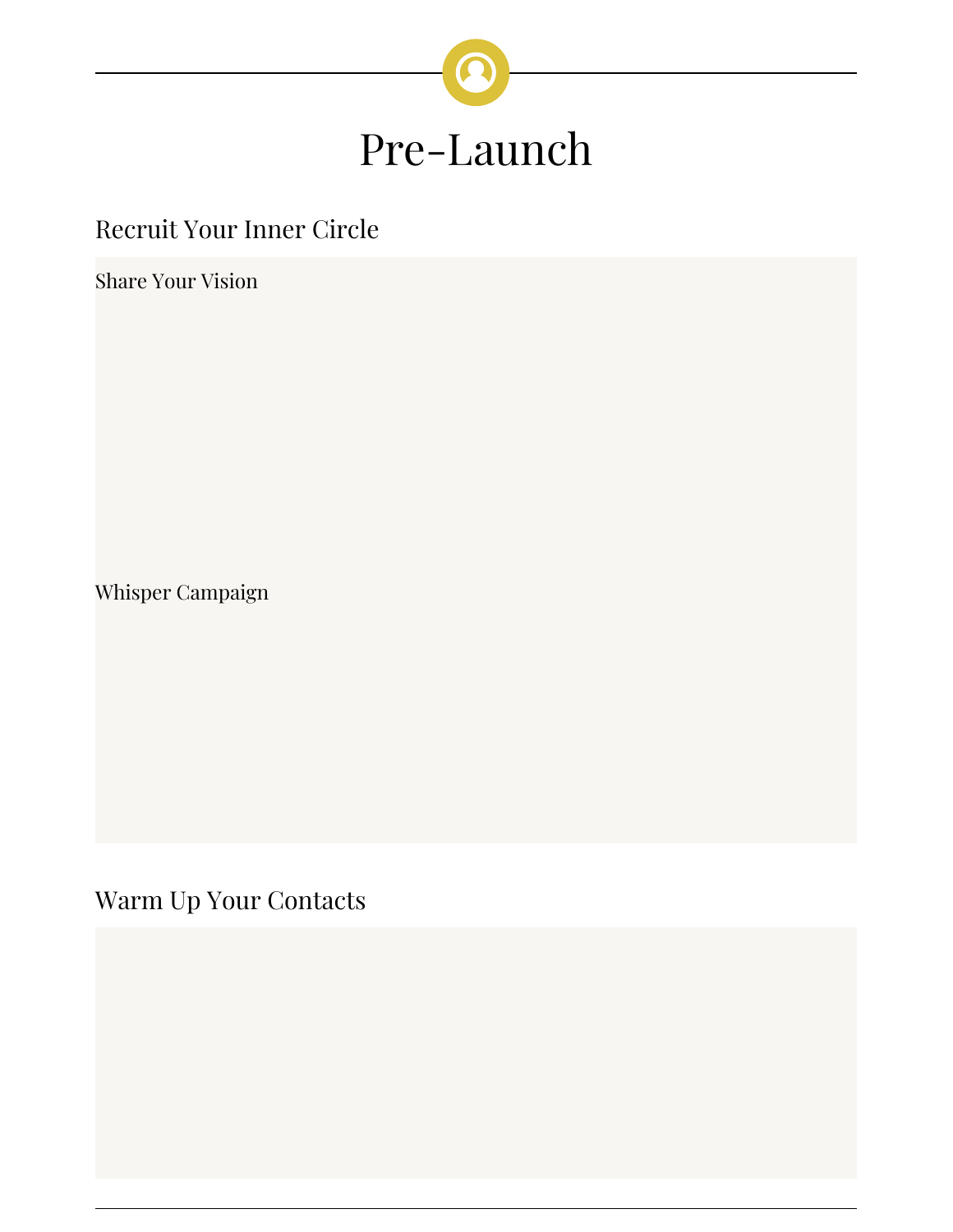

## 1. All Out Massive Action

# 2. Time Commitment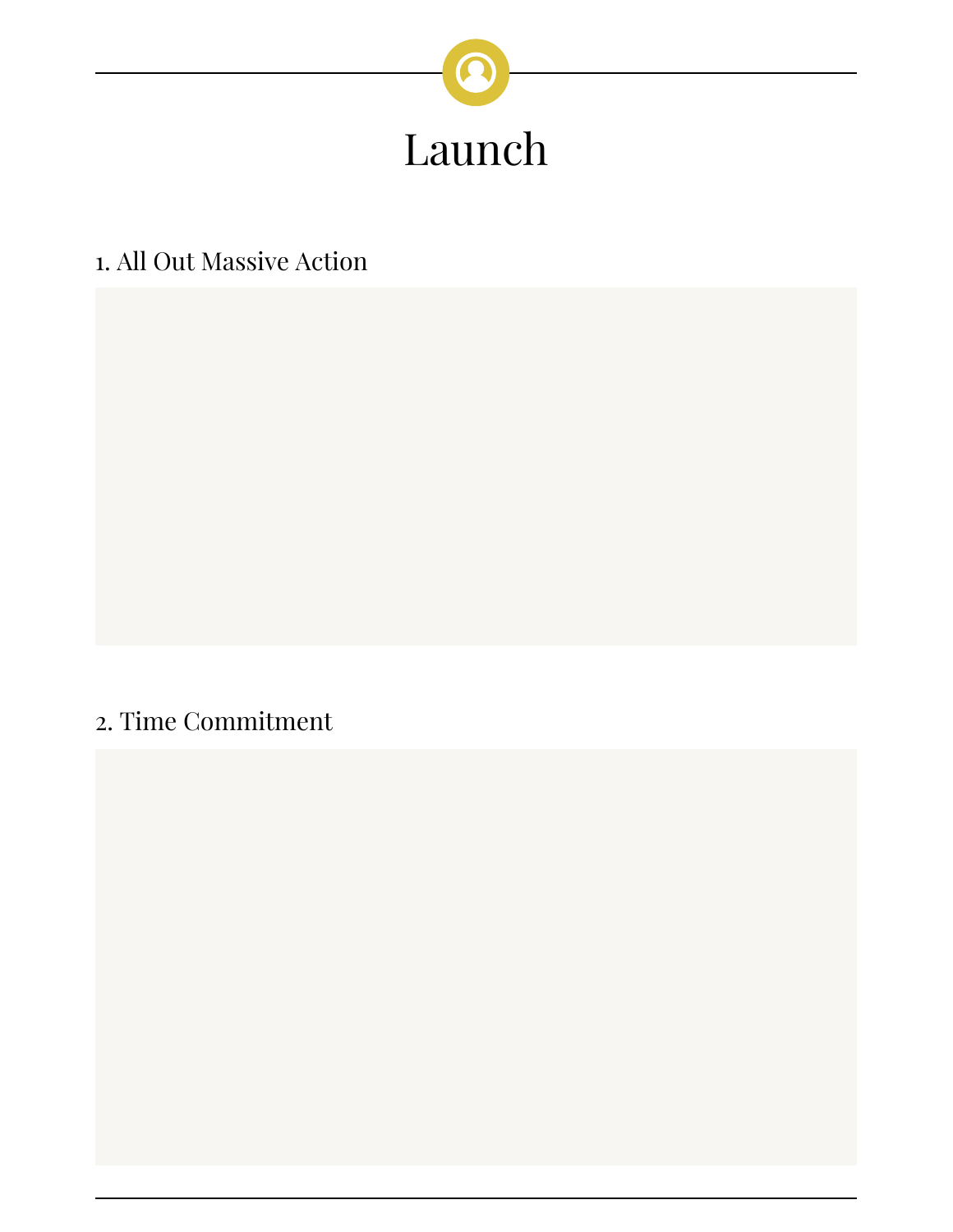

High (20+ hours a week)

Medium (15-20 hours a week)

Low (10 hours a week)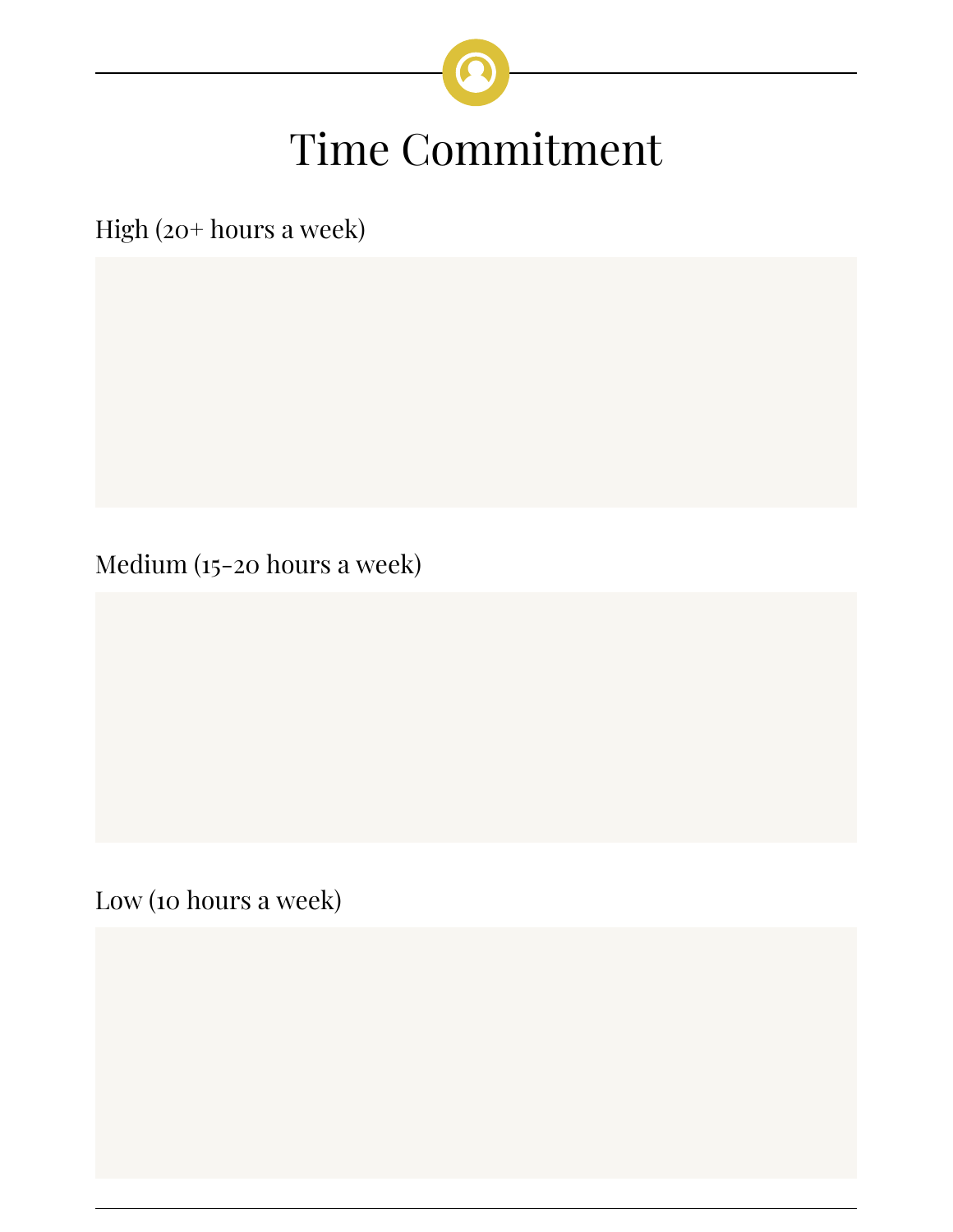

#### 3. Focus on Recruitment

4. Focus Exclusively on Income Producing Activities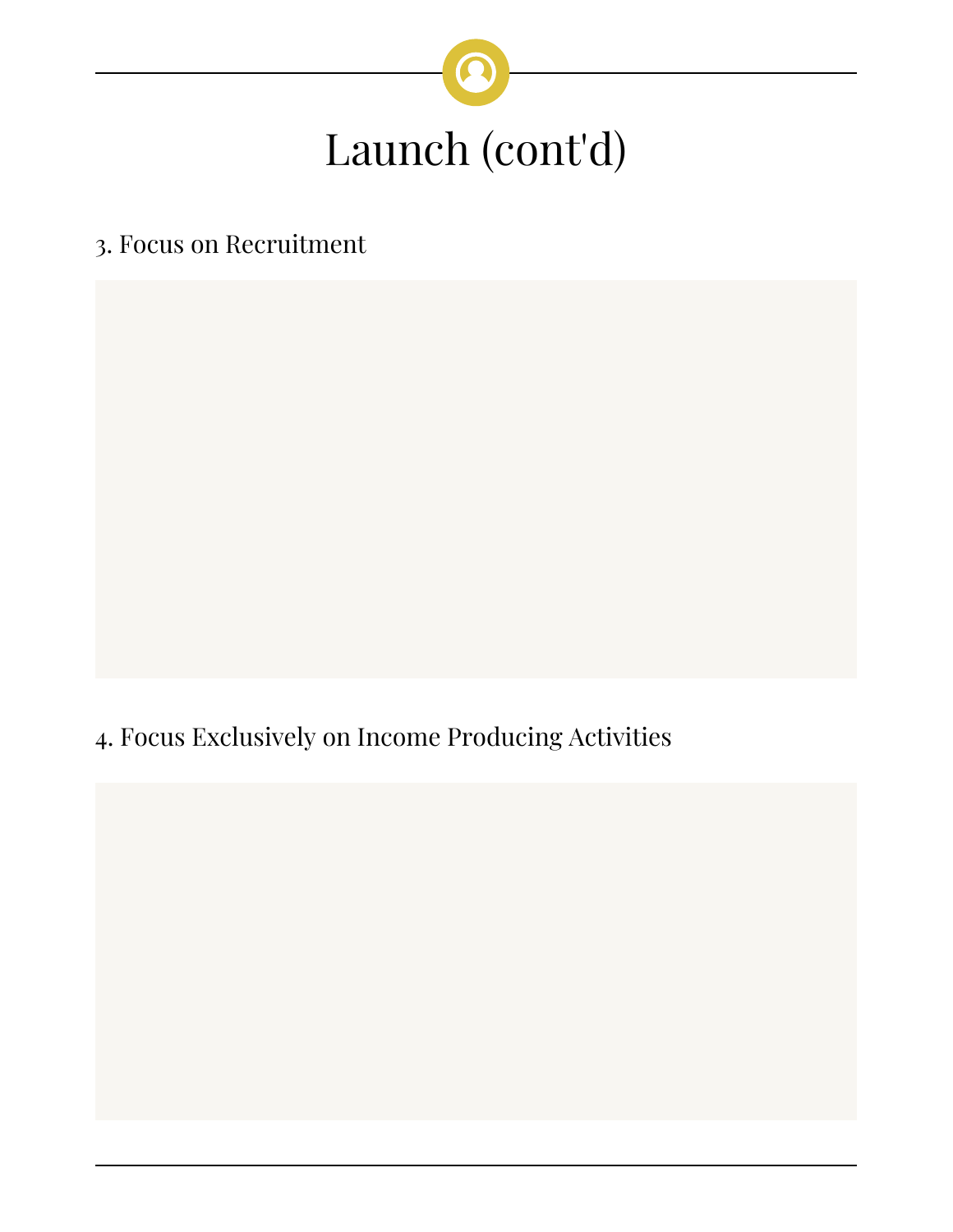











Follow Up Zoom Events Blitz Calls









Sizzle Calls Social Media 3-way messaging/calls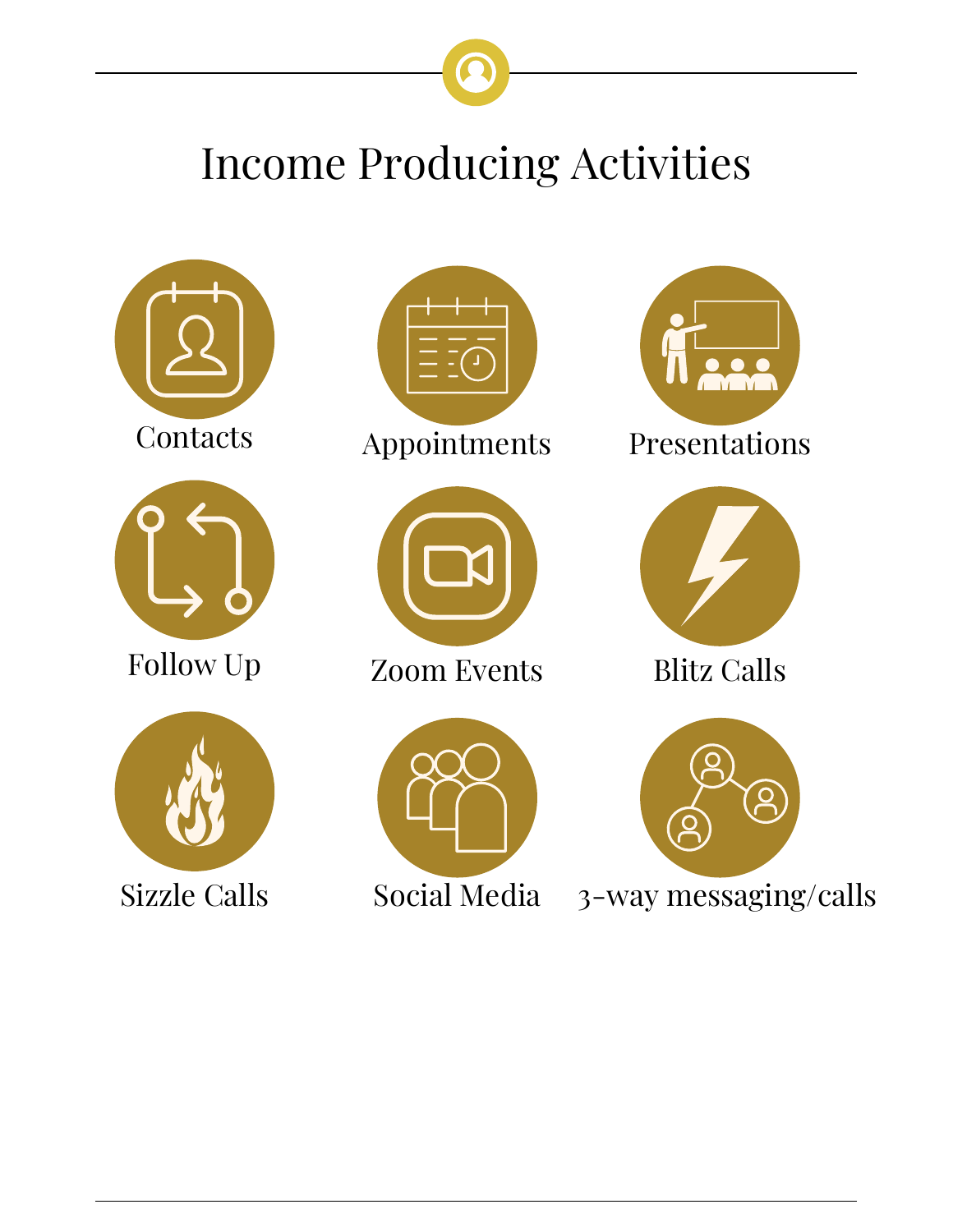

- 1. All Out Massive Action
- 2. Time Commitment
- 3. Focus on Recruitment
- 4. Focus Exclusively on Income Producing Actitivies
- 5. Time Management

6. Emotion Management